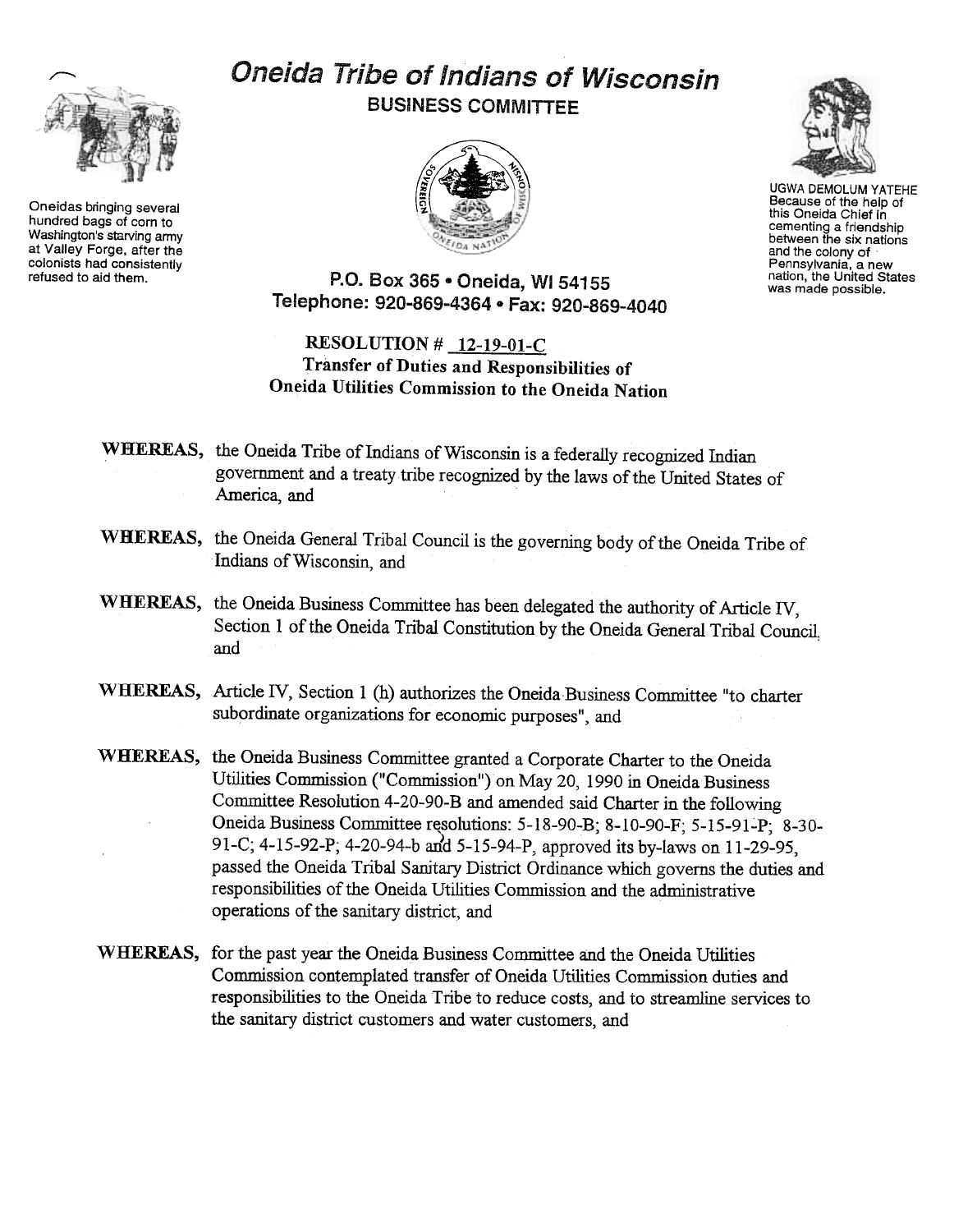Resolution #12-19-01-C Page 2

- WHEREAS, the Oneida Utilities Commission has prepared to transfer its duties and responsibilities to the Oneida Tribe by laying off administrative staff, downsizing the membership of the Board of Commissioners, relocating administrative offices to the Oneida Utilities Department, and other such matters and believes that time is of the essence to make the transfer, and
- WHEREAS, the Oneida Utilities Commission Board of Commissioners has notified the Oneida Husmess Committee that it is their intent to resign their positions on December 20, 2001, and
- WHEREAS, the Oneida Business Committee passed a motion on September 5, 2001 to facilitate the transfer of the duties and responsibilities of the Oneida Utilities Commission and the administrative operations of the sanitary district to the government of the Oneida Tribe of Indians of Wisconsin through delegation of duties and responsibilities to the Utilities Department, the Accounting Department, and the Facilities Planning Committee.

NOW THEREFORE BE IT RESOLVED, that the duties and responsibilities granted to the Oneida Utilities Commission by Corporate Charter, By-laws, and the Oneida Tribal Sanitary District Ordinance (The Oneida Code of Laws, Chapter 47), are transferred to the government of the Oneida Tribe of Indians of Wisconsin through delegation of duties and responsibilities to the Utilities pepartment, the Accounting Department, and the Facilities Planning Committee.

BE IT FURTHER RESOLVED, that the duties and responsibilities as granted to the Oneida Utilities Commission by Corporate Charter and the By-laws, which are inconsistent with this transfer are hereby repealed and revoked.

BE IT FURTHER RESOLVED, that the duties and responsibilities as granted by the Oneida Tribal Sanitary District Ordinance (The Oneida Code of Laws, Chapter 47), specifically, Sections  $47.2-1.$ (b)(2) through (b)(5), and (b)(8) as they relate to membership on the Board of Commissioner are repealed and revoked, effective December 20,2001, and the Facilities Planning Committee is designated as the Oneida Utilities Commission, and is delegated the duties and responsibilities of the Oneida Utilities Commission.

BE IT FURTHER RESOLVED, that the changes made by this resolution to the Oneida Utilities Commission by Corporate Charter, the By-laws, and the Oneida Tribal Sanitary District Ordinance, The Oneida Code of Laws, Chapter 47, will be a temporary measure to fulfill an immediate need, and that as soon as possible, the Oneida Law Office will recommend appropriate amendments to Chapter 47, and other affected Oneida laws for consideration of the Legislative Operating Committee and the Oneida Business Committee.